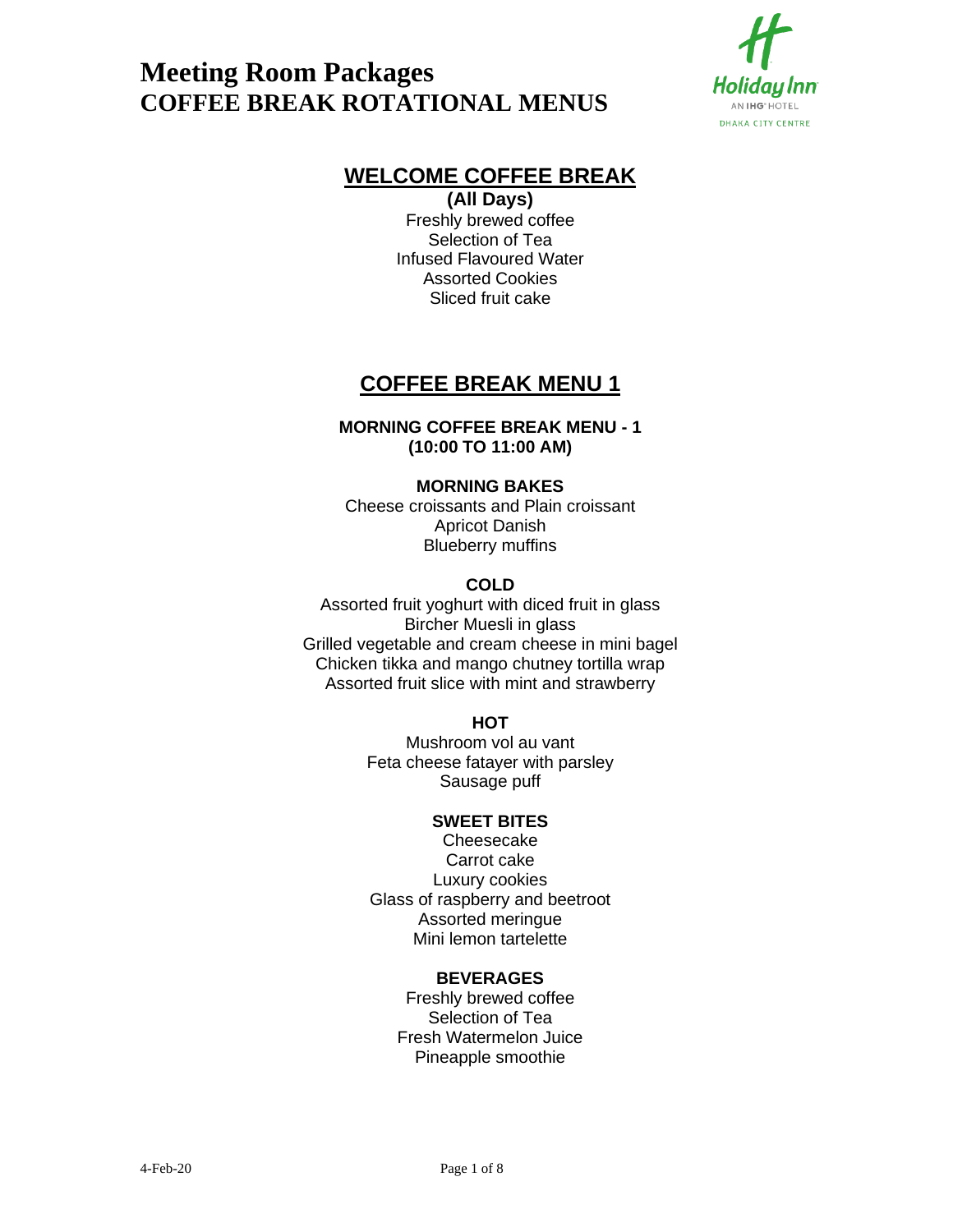

### **AFTERNOON COFFEE BREAK MENU - 1 (3:00 TO 4:00 PM)**

## **COLD**

Vegetable crudités with guacamole in short glass Melon shooter in short glass Tomato mozzarella panini with basil pesto Grilled chicken with bell pepper in brown roll Tuna salad in white sliced bread Seasonal sliced fruit

## **HOT**

Beef satay served with peanut sauce Golden chicken wings with BBQ sauce Vegetable spring rolls

## **DESSERT**

Crème brulee Chocolate eclairs Assorted macaroon Almond blue berry tea cake Assorted cup cakes Luxury Cookies

## **BEVERAGES**

Freshly brewed coffee Selection of Tea Iced tea / Iced Coffee Pineapple juice

## **COFFEE BREAK MENU 2**

## **MORNING COFFEE BREAK MENU - 2 (10:00 TO 11:00 AM)**

#### **MORNING BAKES**

Almond croissant and Plain croissant Strawberry Danish Chocolate muffins

## **COLD**

Kiwi and papaya diced Glass of yoghurt berries granola Smoked salmon and cream cheese in herbed focaccia Cajun chicken and avocado wrapped in tortilla bread Potato harra sandwich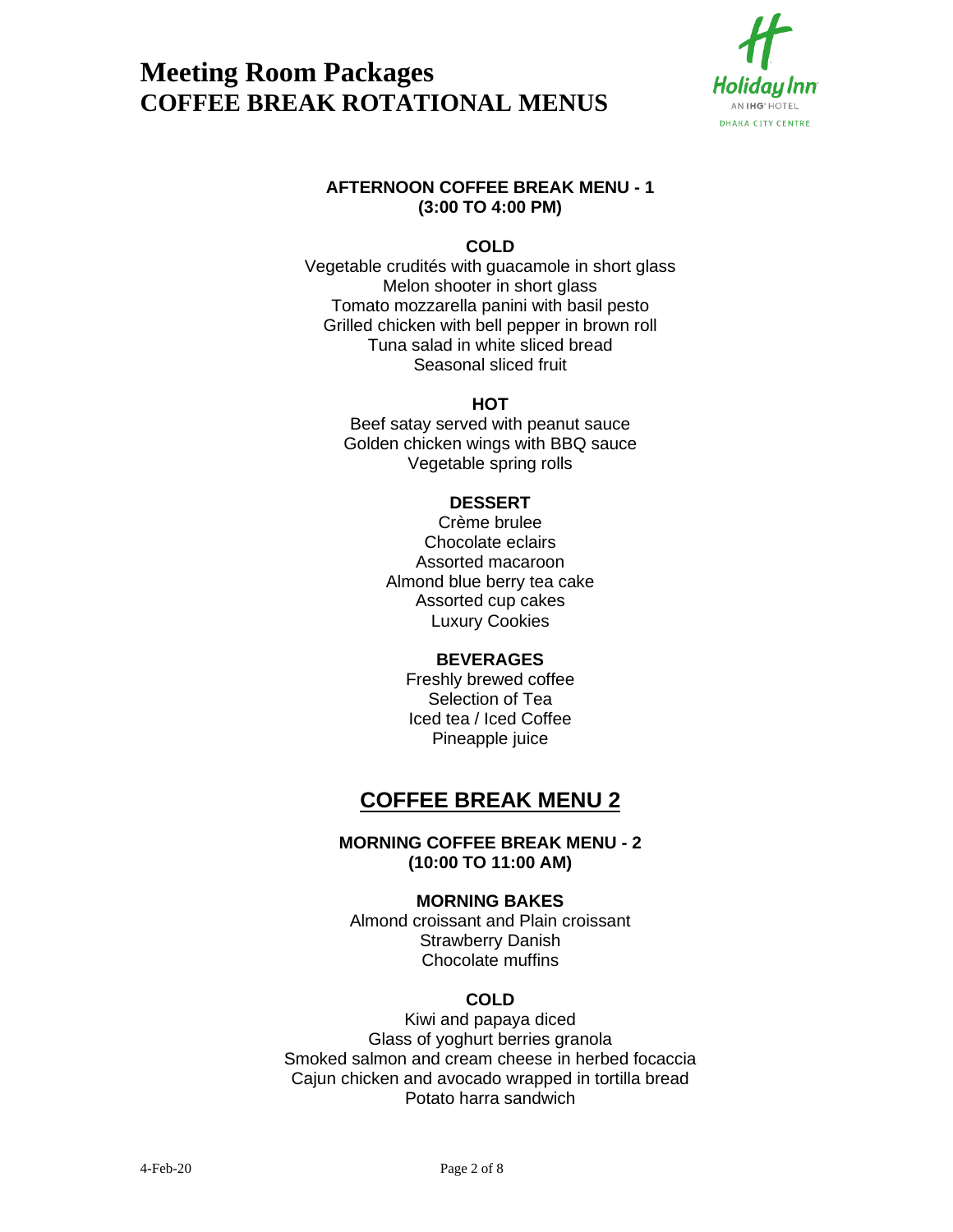

#### **HOT**

Mince Meat fatayer Mushroom quiches Seekh Kebab Rolls

## **SWEET BITES**

Sliced banana cake Luxury cookies Mixed pecan caramel brownies Assorted meringue Strawberry swiss roll

#### **BEVERAGES**

Freshly brewed coffee Selection of Tea Fresh Orange Juice Papaya smoothie

## **AFTERNOON COFFEE BREAK MENU - 2 (3:00 TO 4:00 PM)**

#### **COLD ITEMS**

Cucumber stick with labneh in short glass Diced assorted melon with mint and honey Pesto chicken and apple salad in focaccia bread Egg salad and chives with cress in soft roll Potato and feta cheese sandwich in tomato bread Seasonal fruit skewers

#### **HOT ITEMS**

Mini shish taouk Risotto balls Beef empanadas

#### **DESSERT**

Opera sliced Red velvet Blue berry cheesecake Fruit tiramisu swiss roll Panacotta verrine Luxury Cookies

#### **BEVERAGES**

Freshly brewed coffee Selection of Tea Cookie and cream milkshake Mango juice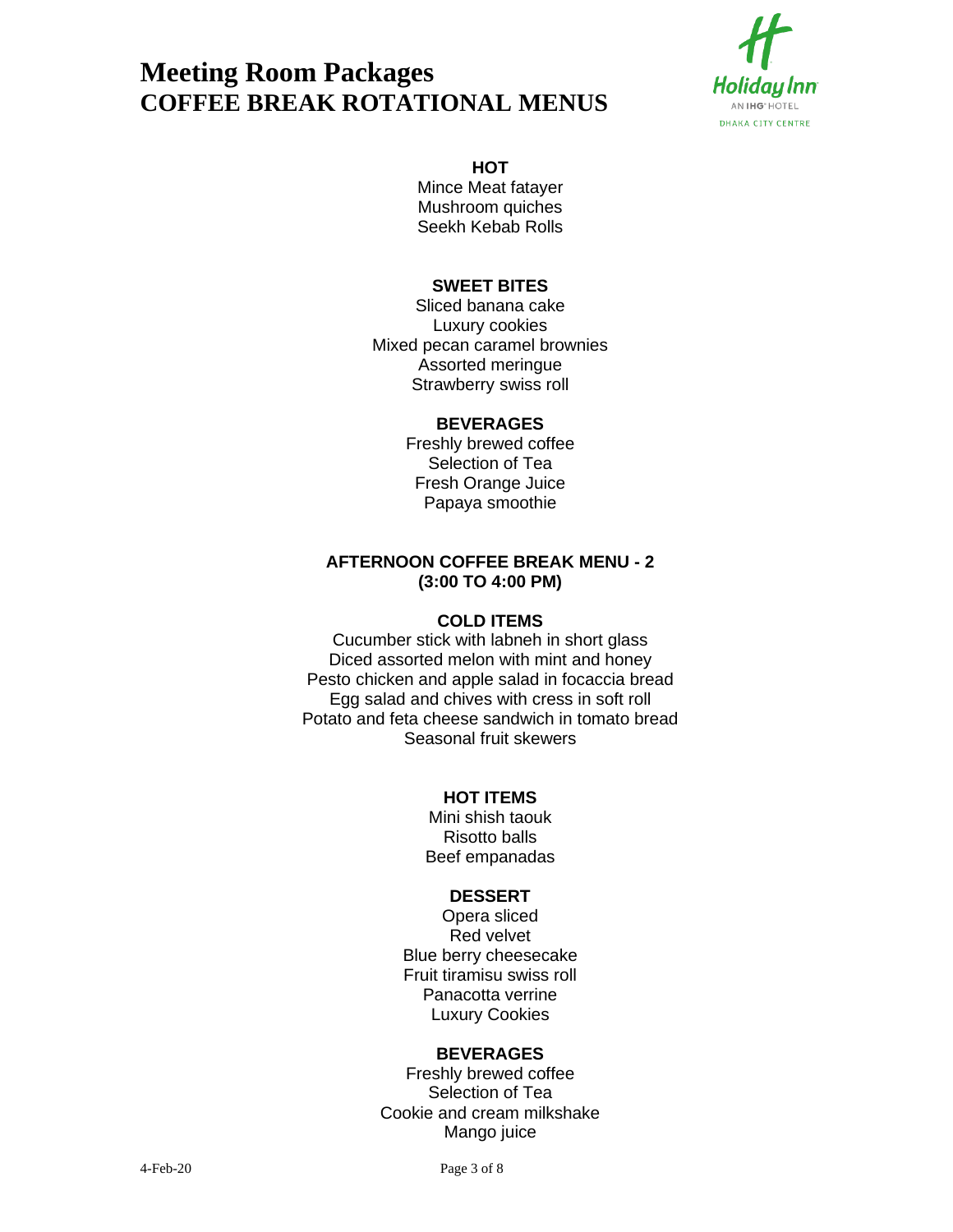

## **COFFEE BREAK MENU 3**

**MORNING COFFEE BREAK MENU - 3 (10:00 TO 11:00 AM)**

### **MORNING BAKES**

Chocolate croissant and Plain croissant Assorted Doughnuts Red velvet muffins

## **COLD**

Plain yoghurt with granola and berry glass Muhammara with feta crisps in mini glass Cream cheese and cucumber in whole wheat slice Peppered beef and gherkin pickle with mustard mayonnaise in ciabatta bread Fruit stick with mango sauce in glass

### **HOT**

Halloumi cheese open fatayer Mushroom dim sum Meat kibbeh served with cucumber yoghurt

## **SWEET BITES**

Pecan Tart **Madeleines** Luxury Cookies Apple pineapple crumble White berries brownies with caramel sauce Assorted meringue

## **BEVERAGES**

Freshly brewed coffee Selection of Tea Fresh Pineapple Juice Grapes and berries smoothie

## **AFTERNOON COFFEE BREAK MENU - 3 (3:00 TO 4:00 PM)**

#### **COLD ITEMS**

Beef pastrami and caraway grissini with mustard Dill and marinated beetroot with goat cheese Tortilla bread filled with chicken fajita with jalapeno pepper Egg salad and chives cress in soft roll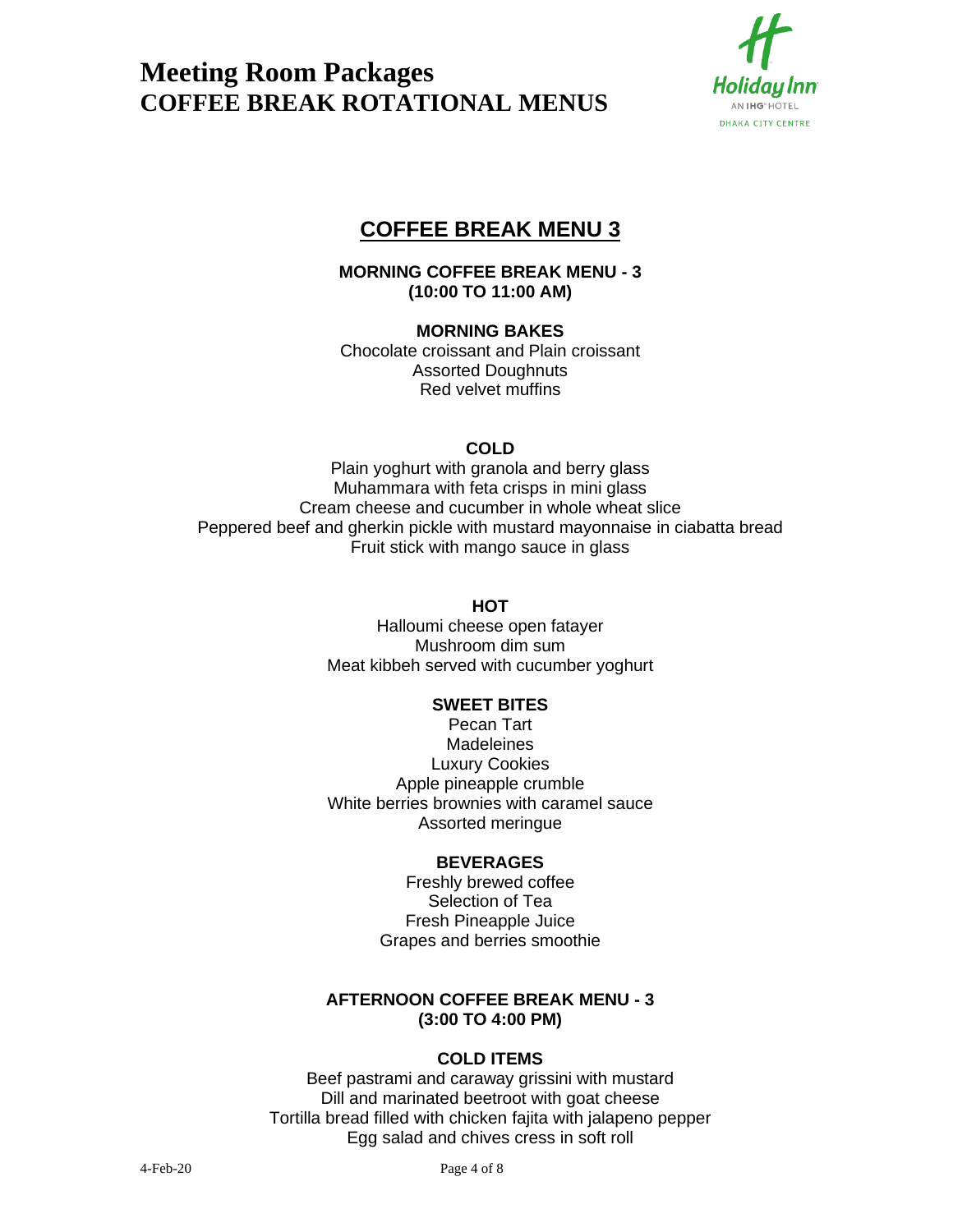



Cheddar cheese and tomato with iceberg lettuce in multi grain Diced fruits marinated in Orange juice and mint

### **HOT**

Meat Samosa & Veg Samosa Mini Pizza Fish fingers with mustard mayo

#### **DESSERT**

Financier Opera cake White chocolate mousse with brownie slice Almond blueberry tea cake Fruit tartelette Black forest roll

#### **BEVERAGES**

Freshly brewed coffee Selection of Tea Mango Lassi Guava Juice

## **COFFEE BREAK MENU 4**

### **MORNING COFFEE BREAK MENU - 4 (10:00 TO 11:00 AM)**

#### **MORNING BAKES**

Cheese croissant,and plain croissant Fruit Danish Raspberry muffin

## **COLD**

Cherry tomato & feta cheese skewer Blueberry yoghurt Smoked salmon blinis with sour cream and dill Caprese sandwich with pesto spread on mini baguette Rolled beef with asparagus on focaccia bread

#### **HOT**

Vol au vant filled with chicken and mushroom cream sauce Fresh spinach & goat cheese quiche Mini beef burger cilantro mayonnaise

#### **SWEET BITES**

Lemon Cake Apple crumble Sticky date pudding Mousse delight in glass Mille feuille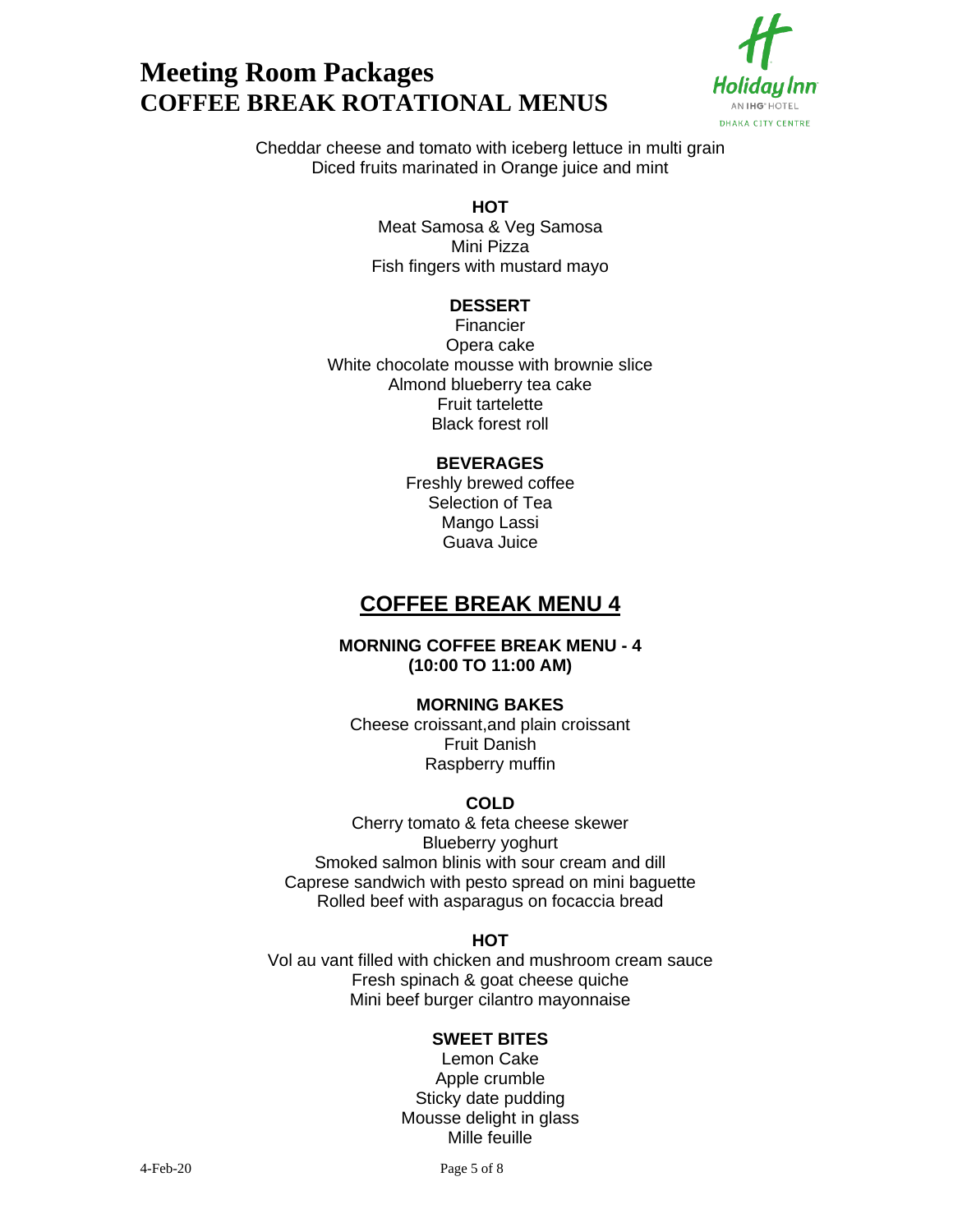

Luxury cookies

## **BEVERAGES**

Freshly brewed coffee Selection of Tea Fresh Orange Juice Honeydew melon & chia smoothie

### **AFTERNOON COFFEE BREAK MENU - 4 (3:00 TO 4:00 PM)**

### **COLD ITEMS**

Vegetable crudités with salsa and dip Cucumber cup with Thai beef salad Mini turkey ham sandwich Grilled vegetable in multigrain bread Tandoori chicken wrap Vegetable crudités with salsa and dip Sliced fresh fruit cuts

## **HOT**

Mini vegetable samosa Fish finger with tartar sauce BBQ chicken brochette teriyaki glaze

#### **DESSERT**

Mini eclairs Macaroon Strawberry cheesecake Moist chocolate cake Tiramisu in glass Luxury cookies

## **BEVERAGES**

Freshly brewed coffee Selection of Tea Rose and nuts Lassi Guava Juice

## **COFFEE BREAK MENU 5**

### **MORNING COFFEE BREAK MENU - 5 (10:00 TO 11:00 AM)**

#### **MORNING BAKES**

Zaatar croissant, and plain croissant Swiss Danish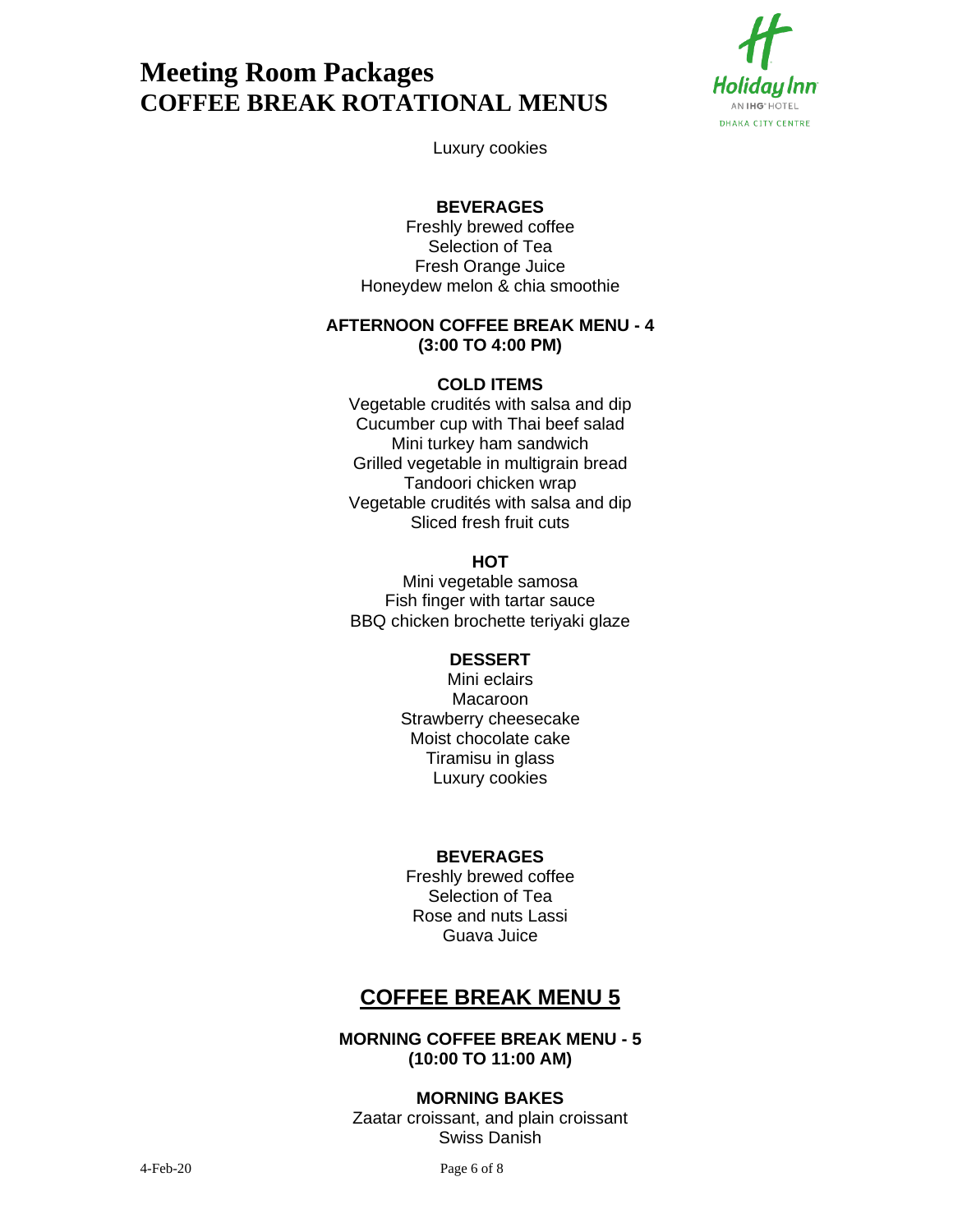

Apple & Honey Muffin

**COLD**

Watermelon & feta cheese skewer Smoked turkey ham Dijon mustard crepe Pan bagnat sandwich Caramelized red onion & cheese tartelette Mini bruschetta w/organic roasted peppers &parsley pesto

**HOT**

Roquefort turn over Mini chicken burger Vegetable mini pizza

## **SWEET BITES**

Fresh fruit tartelette Blueberry cheesecake Opera Green tea cake Coconut profiteroles Luxury cookies

## **BEVERAGES**

Freshly brewed coffee Selection of Tea Fresh Watermelon Juice Mango & Yogurt smoothie

## **AFTERNOON COFFEE BREAK MENU - 5 (3:00 TO 4:00 PM)**

## **COLD**

Vegetable crudités with with beetroot hummus Grilled vegetable and tapenade Mexican chicken burritos Smoked salmon cucumber and dill tortilla Devil on horseback Fruit skewers in mixed berry spicy confit

## **HOT**

Falafel with tahini dip BBQ buffalo wings Mini shawarma

## **DESSERT**

Lemon meringue tart Berries tartelette Linzer tart Chocolate broken nuts Raspberry Pistachio mousse in glass Luxury cookies